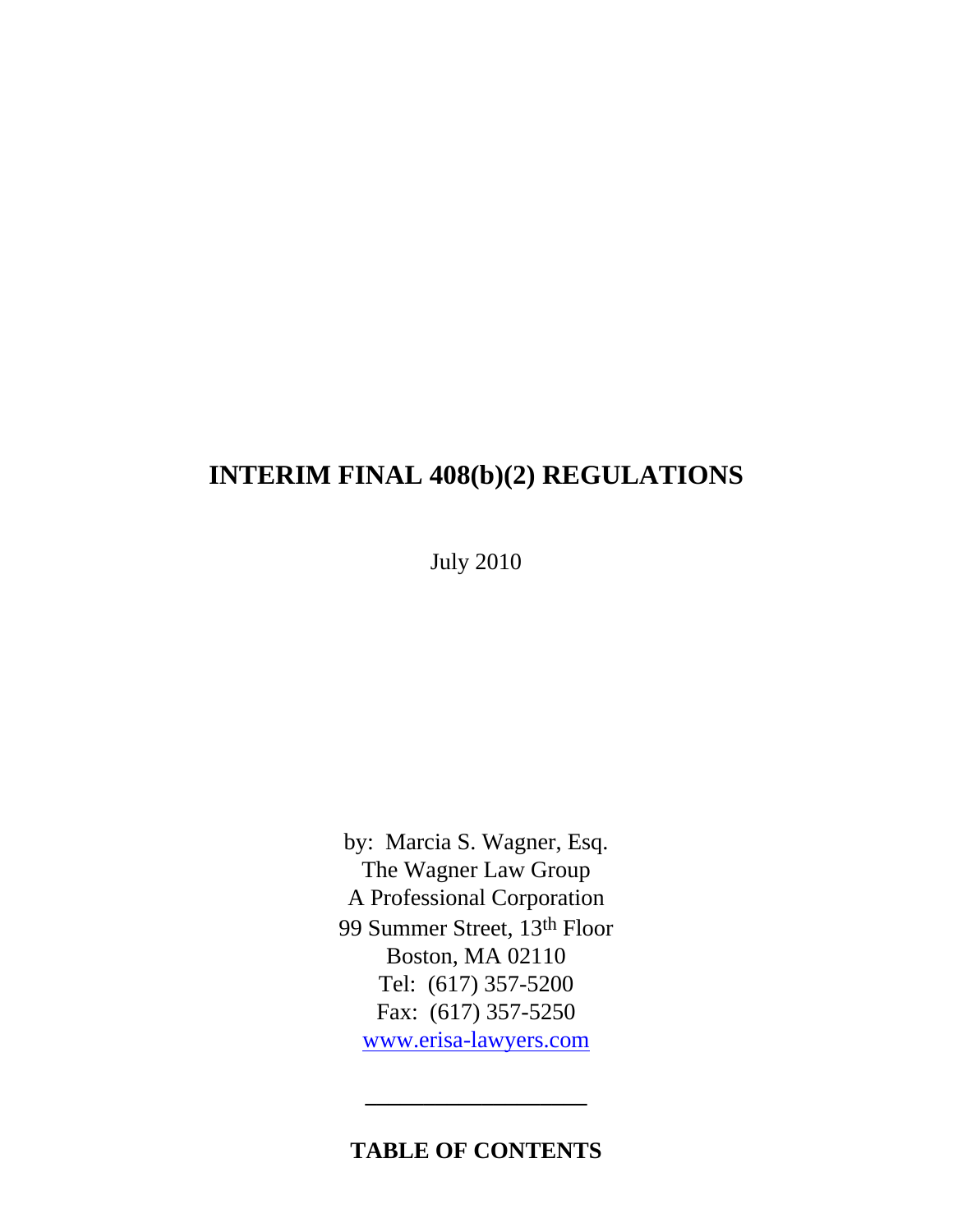- [I. Statute and Prior Regulations](#page-1-0)
- [II. Proposed Regulations](#page-1-1)
- [III. Interim Final Regulations](#page-2-0)
- [IV. Covered Plans](#page-2-1)
- [V. Covered Service Providers](#page-2-2)
- [VI. Required Disclosure](#page-3-0)
- [VII. Timing of Disclosures](#page-6-0)
- VIII. [Curing Disclosure Failures: Prohibited Transaction Exemption](#page-6-1)
- [IX. Immediate Impact and Issues](#page-7-0)

### **INTERIM FINAL 408(b)(2) REGULATIONS**

**\_\_\_\_\_\_\_\_\_\_\_\_\_\_\_\_\_\_\_**

### <span id="page-1-0"></span>I. Statute and Prior Regulations

ERISA §408(b)(2) provides relief from ERISA's prohibited transaction rules for service between a plan and a party in interest (e.g., a plan service provider) if the contract or arrangement is reasonable, the services are necessary for the establishment or operation of the plan, and no more than reasonable compensation is paid for the services. The prior regulations said little as to when a service provider contract or arrangement was reasonable.

#### <span id="page-1-1"></span>II. Proposed Regulations

In December 2007, the U.S. Department of Labor ("DOL") proposed amending its regulations to provide that certain service provider contracts would be reasonable only if the covered service provider discloses to a responsible plan fiduciary specified information about the services to be performed, the compensation to be received and potential conflicts of interest of the service provider. The intent of the proposal was to enable plan fiduciaries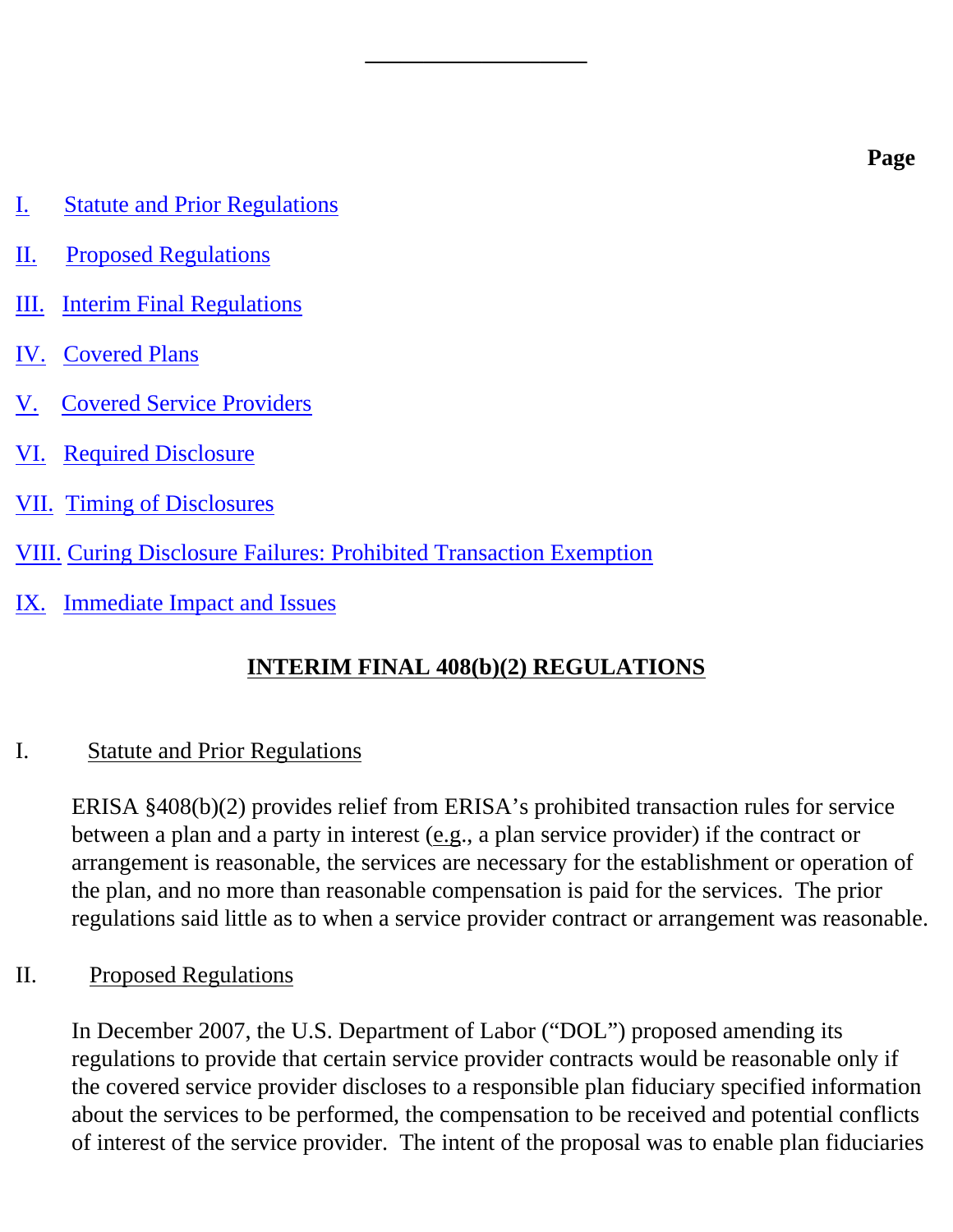to assess the reasonableness of compensation paid for plan services.

### <span id="page-2-0"></span>III. Interim Final Regulations

On July 15, 2010, the DOL released a revised version of the fee disclosure regulations with an effective date of July 16, 2011. Thus, the final regulations will apply to existing services arrangements as of July 16, 2011 as well as to new arrangements entered into on or after that date. The one-year lead time is intended to accommodate the costs and burden of transition to the new disclosure regime. However, because the regulations are interim as well as final, new requirements may be added before the effective date. It is not clear whether any additional changes will have an extended effective date for compliance.

# <span id="page-2-1"></span>IV. Covered Plans

Under the proposed regulations, all employee benefit plans subject to Title I of ERISA were subject to the regulation's disclosure requirements. The final regulations retrench by defining a covered plan to mean an employee pension plan. Excluded from this definition and, therefore, not affected by the disclosure requirements of the final regulation are:

A. Welfare plans - because of significant differences between service and compensation arrangements of welfare plans and pension plans, the DOL intends to develop separate and more specifically tailored disclosure requirements for welfare plans,

- B. IRAs,
- C. Simplified employee pensions, and

D. Simple retirement accounts.

<span id="page-2-2"></span>V. Covered Service Providers. The final rule is limited to service providers that reasonably expect to receive \$1,000 or more in compensation (direct or indirect) from providing plan services that fall under one of the following categories:

A. Services as a fiduciary under ERISA or as a registered investment adviser. Such services include:

1. Provider of Fiduciary Services. Services provided directly to a covered plan in the capacity of an ERISA fiduciary.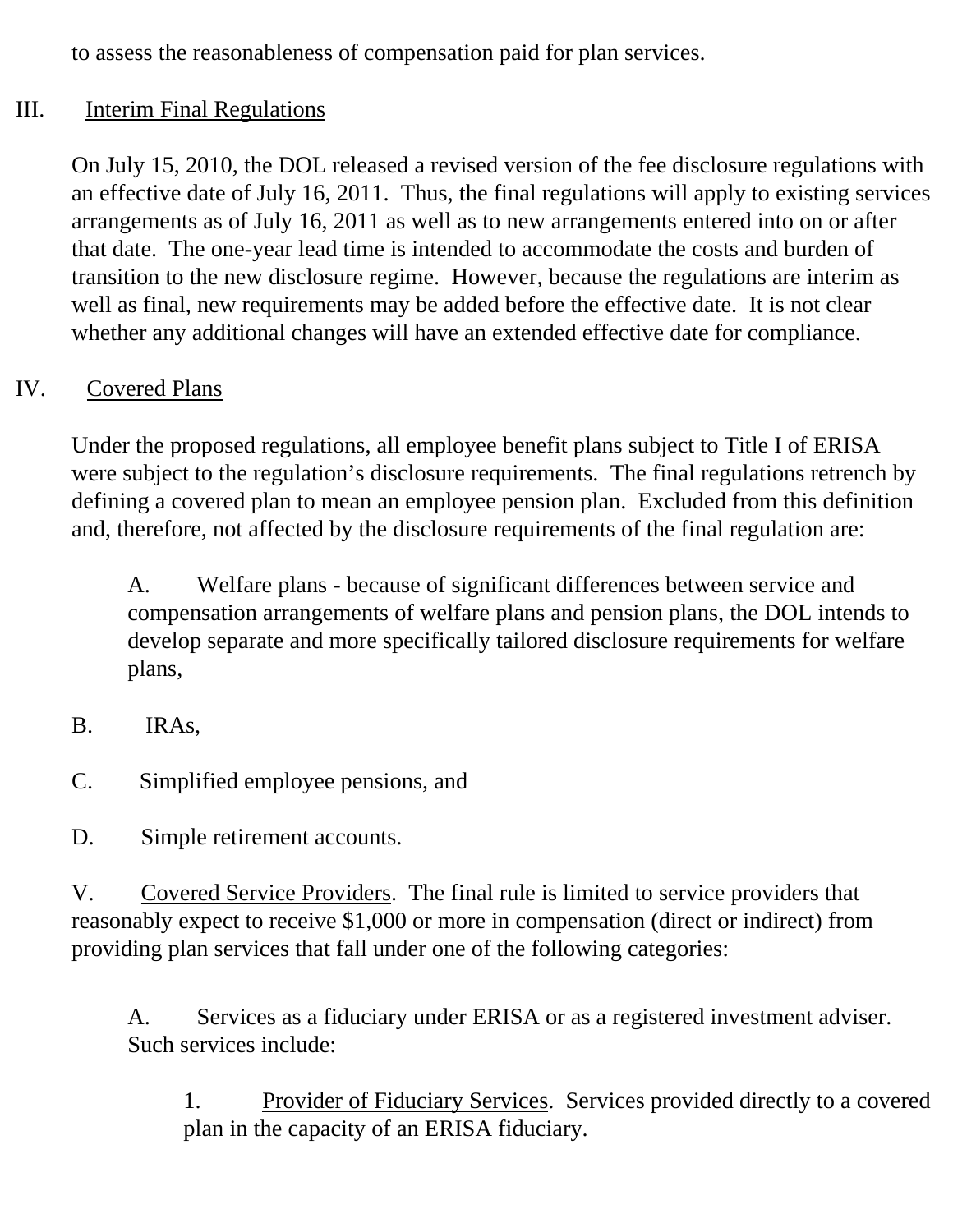2. Investment Product Fiduciary. Services provided as a fiduciary to an investment contract, product or entity that holds plan assets. To be included in this new category, the plan must have a direct equity investment in the contract, product or entity. Fiduciary services provided to underlying investments (i.e., to second tier investment vehicles) are not taken into account.

a. Mutual funds are not considered to hold plan assets and, therefore, fund investment advisers are excluded from the definition of a covered service provider. Accordingly, mutual funds are not subject to the general disclosure obligation.

b. Insurance products providing a fixed rate of return are generally considered not to hold plan assets. Thus, products, such as GICs, general account investments and deferred fixed annuities will not result in the insurer becoming a covered service provider. However, a variable annuity based on a separate account that may be treated as a plan asset could give rise to compensation subject to disclosure.

c. Fiduciaries to plan asset vehicles, such as collective trusts, hedge funds and private equity funds are potentially subject to the fee disclosure rules.

3. Registered Investment Adviser. Services provided directly to the covered plan as an investment adviser registered under either the Investment Advisers Act of 1940 or state law.

B. Recordkeeping or brokerage services provided to individual account plans that permit participants to direct the investment of their accounts. This category assumes that one or more designated investment alternatives have been made available through an investment platform. As discussed in items VI.D and E, the final regulations expand the disclosure obligation of such recordkeepers and brokers to compensation information regarding each designated investment alternative.

C. Services within a broad list of categories that are reasonably expected to be paid for by indirect compensation or compensation paid among related parties. Service categories include investment consulting, accounting, auditing, actuarial, appraisal, development of investment policies, third party administration, legal, recordkeeping and valuation services.

# <span id="page-3-0"></span>VI. Required Disclosure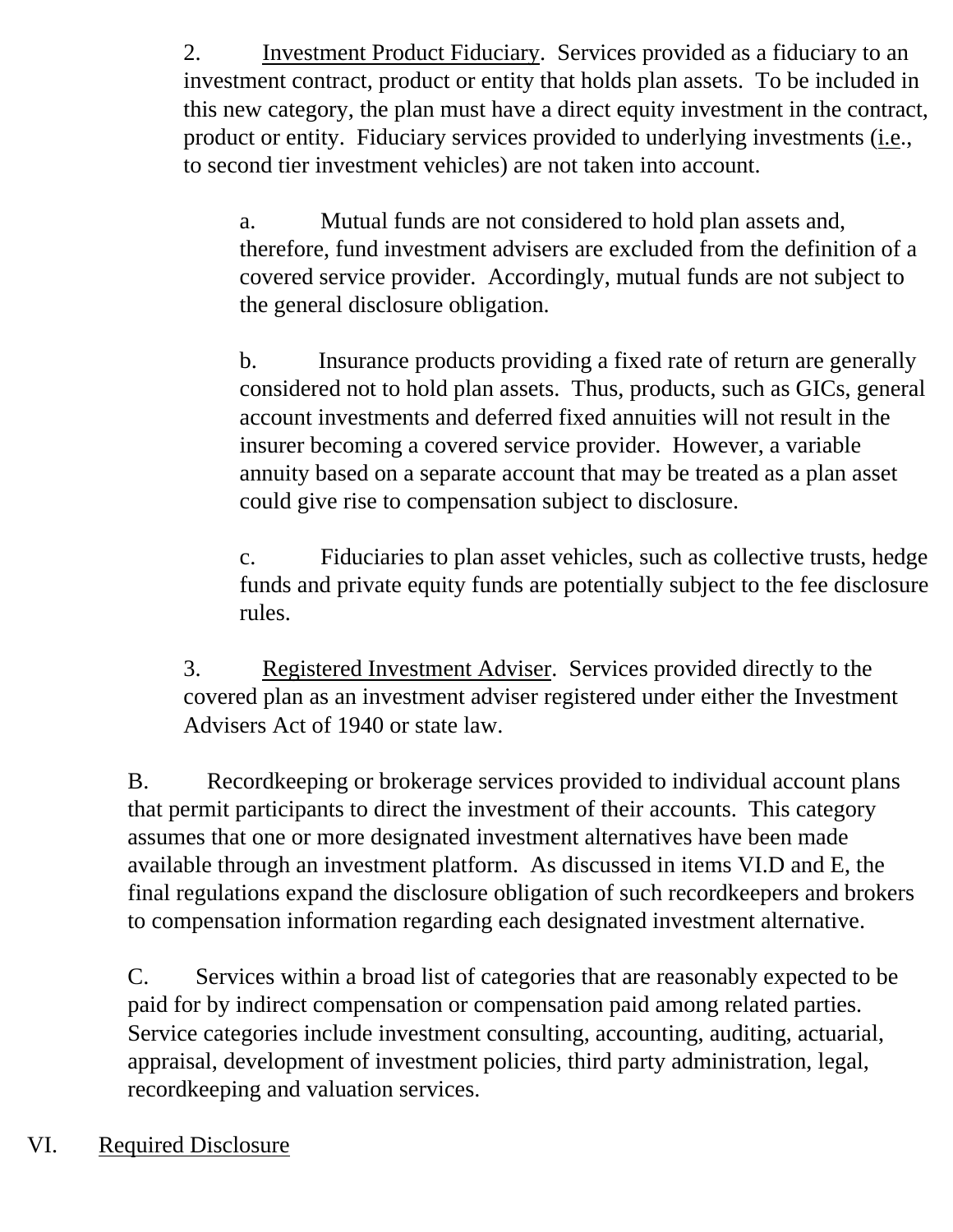A. General. A covered service provider must disclose in writing to the plan sponsor or similar plan fiduciary all services to be provided to the plan, not including nonfiduciary services. Service providers must also disclose whether they will provide any services to the plan as a fiduciary either within the meaning of ERISA §3 (21) or under the Investment Advisers Act of 1940.

1. Formal Contract No Longer Required. Unlike the proposed regulations, the final regulation does not require a formal written contract delineating the disclosure obligations.

2. Disclosure of Conflicts No Longer Required. In addition, the final rule eliminates required disclosure of conflicts of interest on the part of service providers. The reasoning for this change is that the expanded disclosure of compensation arrangements with parties other than the plan will be a better tool to assess a service arrangement's reasonableness, as well as potential conflicts of interest.

B. Distinction Based on Direct or Indirect Compensation. Different rules apply to the receipt of direct and indirect compensation, with the latter thought more likely to implicate conflicts of interest.

1. Direct compensation is defined as compensation received from the plan.

2. Indirect compensation is defined as compensation received from a source other than the plan, the plan sponsor, the covered service provider or an affiliate or subcontractor in connection with the services arrangement. For example, indirect compensation generally includes fees received from an investment fund, such as 12b-1 fees, or from another service provider, such as a finder's fee.

3. Non-monetary compensation valued at \$250 or less, in the aggregate, during the term of the contract, is disregarded.

C. Disclosure of Compensation. Covered service providers are required to disclose all direct and indirect compensation that the service provider, an affiliate or a subcontractor expects to receive from the plan. In the case of indirect compensation, the service provider must identify the services for which the indirect compensation will be received as well as the payer of the indirect compensation.

1. Format. Compensation may be expressed as a dollar amount, formula,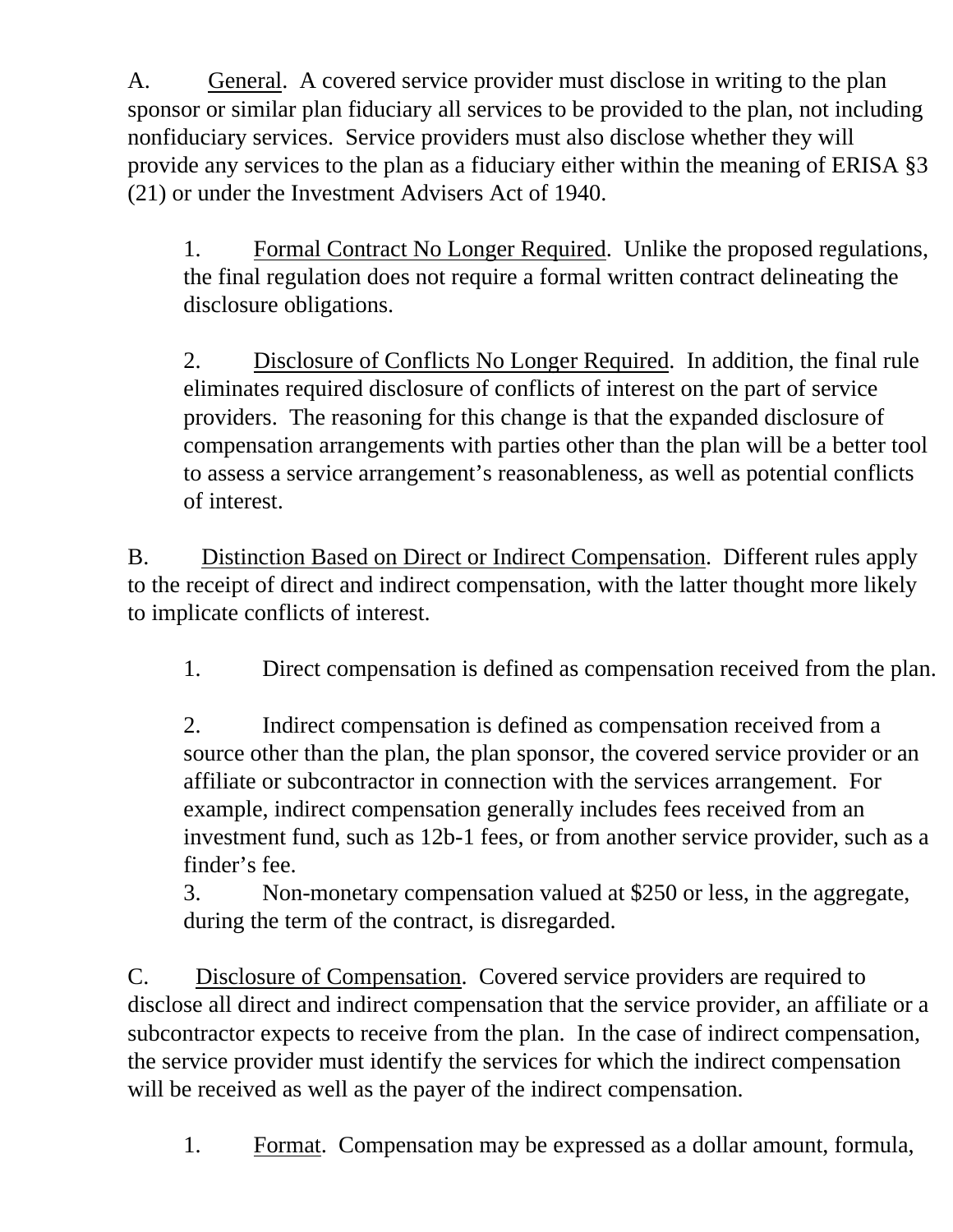percentage of covered plan assets, a per capita charge, or by any other reasonable method that allows a plan fiduciary to evaluate the reasonableness of the compensation.

2. Manner of Receipt. Disclosure must include a description of the manner in which the compensation will be received, such as whether it will be billed or deducted directly from participants' accounts.

3. Transaction-Based Fees Received by Affiliates or Subcontractors. Compensation set on a transaction basis (e.g., commissions or soft dollars) or charged directly against the plan's investment (e.g., 12b-1 fees) and paid among the covered service provider, an affiliate or a subcontractor must be separately disclosed. The services for which the compensation is to be paid, the recipient and the payer must be identified. Other types of compensation do not require separate disclosure.

4. Bundled Services. Except for the special rules discussed below, there is no requirement to unbundle service pricing.

D. Special Rules for Recordkeepers. A person who provides recordkeeping services must provide a description of the direct and indirect compensation that the service provider (and its affiliates and subcontractors) expects to receive for recordkeeping services.

1. If there is no explicit fee for recordkeeping services, a reasonable, good faith estimate of the cost to the plan of such services must be provided. The estimate may take into account the rate that the service provider would charge to a third party or prevailing market rates for similar services.

2. Disclosing a de minimis amount of compensation for recordkeeping when the amount has no relationship to cost will not be regarded as reasonable.

E. Special Rule for Platform Providers. Recordkeepers and brokers that make designated investment alternatives available must provide basic fee information for each such alternative for which recordkeeping or brokerage services are provided. This information is in addition to information regarding the recordkeeper's or broker's own compensation. The information to be provided includes the expense ratio, ongoing expenses (e.g., wrap fees), as well as transaction fees (e.g. sales charges, redemption fees and surrender charges) that may be charged directly against the amount invested.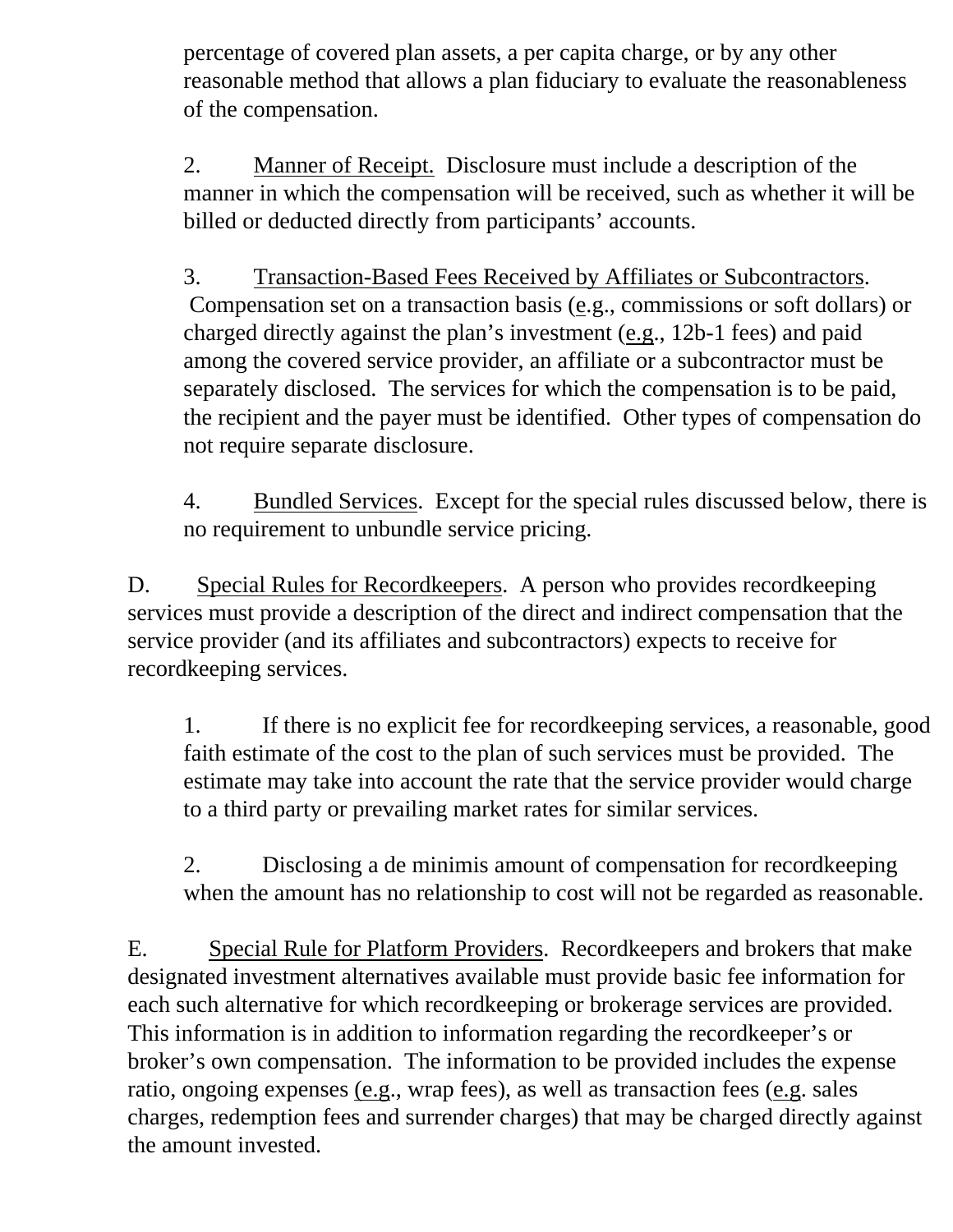1. Pass-Through of Information on Investment Products. A recordkeeper or broker may satisfy its disclosure obligations for unaffiliated mutual funds by passing through the fund prospectus without having the duty to review its accuracy, provided that the disclosure material is regulated by a state or federal agency.

2. Responsibility of Other Service Providers. If there is no recordkeeper or broker to provide the required information as to the fees associated with a designated investment alternative that holds plan assets, such responsibility passes to the fiduciary of the investment contract, product or entity.

3. Exclusion for Brokerage Windows. Open brokerage windows are not subject to the disclosure requirements for platform providers.

<span id="page-6-0"></span>VII. Timing of Disclosures Disclosure of information regarding compensation or fees must be made reasonably in advance of entering into, renewing or extending the contract for services. All of the required disclosures need not be contained in the same document and may be provided in electronic format.

1. During the term of the contract, any change to the previously furnished information must be disclosed within 60 days (expanded from 30 days under the proposed regulations) of the service provider's becoming informed of the change.

2. In contrast to the proposed regulation, the final rule provides that a service contract will not fail to be reasonable (i.e., there will not be a prohibited transaction) solely because the service provider makes an error, provided that the service provider has acted in good faith and with reasonable diligence. Errors or omissions must be disclosed within 30 days of the service provider's acquiring knowledge of the error or omission.

3. When an investment contract, product or entity is initially determined not to hold plan assets but this fact changes, if the covered plan's investment continues, disclosures are required as soon as practicable, but not later than 30 days from the date on which the service provider acquires knowledge that the investment vehicle holds plan assets.

<span id="page-6-1"></span>VIII. Curing Disclosure Failures: Prohibited Transaction Exemption

A. Relief for Plan Sponsor. As under the proposed 408(b)(2) regulations, the final rule provides that a service provider's failure to comply with the disclosure